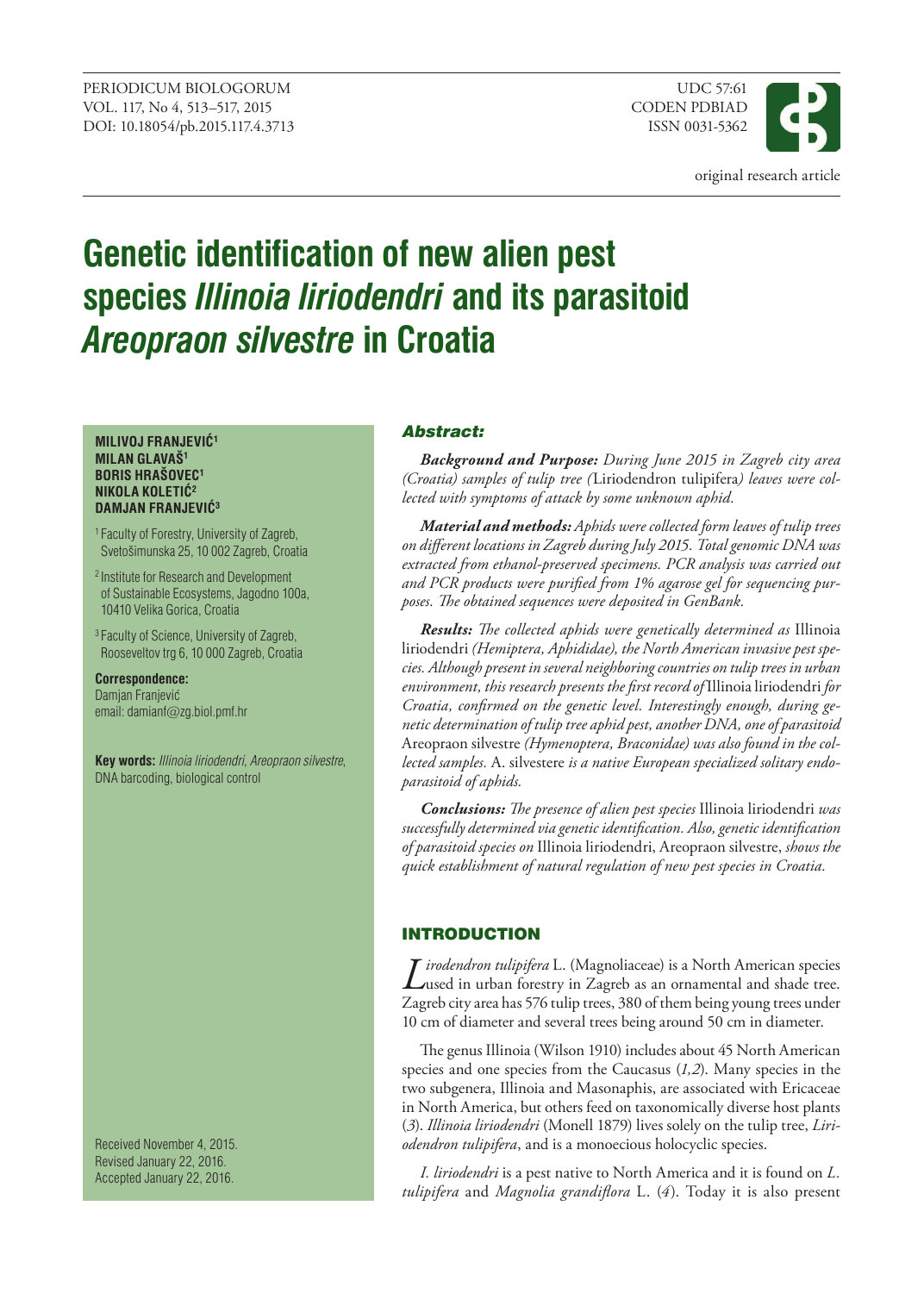throughout the European continent from France, 1998 (*5*); Italy, 2001 (*6*); UK, Germany and Slovenia, 2004 (*7*); to Luxembourg and Greece 2011 (*8*). *I. liriodendri* has also been present in Asia, since 1999 in Japan (*9*) and since 2008 in South Korea (*10*). In Croatia *I.liriodendri* was found for the first time in 2014 in Poreč (Istria) (*11*).

*I. liriodendri* overwinter as tiny eggs laid in the autumn, primarily in bark crevices near buds of *L. tulipifera*. In spring the eggs hatch when the leaves begin flushing. Aphids have predominantly parthenogenic reproduction, i.e. females are viviparous. Short generation time can lead to rapid build-ups in their populations during spring and summer. Alate males and egg-laying females occur in the late autumn usually during October (*12*). Symptoms of damages caused by aphids include mildly distorted buds, leaf discoloration, sometimes premature defoliation and heavy honeydew accompanied by sooty moulds, beginning about mid-June (*13*)*.*

The aphids (Insecta: Hemiptera: Aphididae) and related families Adelgidae and Phylloxeridae are a group of approximately 5000 species of small, soft-bodied insects that feed on plant phloem using piercing/sucking mouthparts. Aphids have complex life cycles involving many morphologically distinct forms, and parthenogenetic generations alternating with a sexual generation. In about 10% of species, this is associated with host alternation (*14*).

*Areopraon silvestre* (Stary, 1971) (Hymenoptera, Braconidae) is a member of Aphidiidae family, which are known to be endoparasitoids on Aphids. *A. silvestre* inhabits parks, glades on chalky slopes and riversides as well as mixed forests and deciduous forests. (*15,16*). The distribution of *A. silvestre* has so far been found in Europe in Ukraine, France, Switzerland, Germany, Norway, Finland, Serbia, Bulgaria, Czech Republic and Slovakia (*15,16,17,18*). Natural hosts of *A. silvestre* are numerous species of *Periphyllus* genus and as such it represents good natural agent for controlling aphid attacks (*19*).

The aim of this research is to determine unequivocally, for the first time on the genetic level, the new alien pest species that occurred during early summer of 2015 on tulip trees in the urban area of Zagreb, Croatia.

### MAterIAls And Methods

In order to determine this new pest species for Croatian urban forestry, samples from all locations mentioned below were collected, after which genetic identification was conducted.

### sampling

Aphids were collected from leaves of tulip trees on the following locations: Lanište 45°46'15.41"N, 15°56'16.49"E; Zrinjevac 45°48'38.10"N, 15°58'41.50"E; Babonićeva Street 45°49'4.09"N, 15°59'32.06"E; Josip Brunšmit Field 45°47'31.72"N, 15°57'0.12"E in Zagreb during July 2015. The collected samples were used for genetic identification of the unknown aphid pest species. The material was fixed and stored in 95% ethanol until the DNA extraction. DNA samples are stored at -80 °C at the University of Zagreb, Faculty of Science, Divison of Biology.

#### **DNA barcoding**

For the purpose of genetic identification of new alien pest species on *L. tulipifera* the DNA barcoding technique was used. DNA barcoding is a taxonomic method that uses a short genetic marker in an organism's DNA to identify if it belongs to a particular species (*20*). DNA barcoding provides an efficient method for species-level identifications and contributes powerfully to taxonomic and biodiversity research (*21*). Although several loci have been suggested, the so called Folmer region (*22*) of the mitochondrial cytochrome c oxidase subunit I (COI) gene was proposed as a universal DNA barcode region for animals. In this research we used the COI gene fragment primers LCO 1490 (5'-GGT CAA CAA ATC ATA AAG ATA TTG G-3') and HCO 2198 (5'-TAA ACT TCA GGG TGA CCA AAA AAT CA-3') in order to amplify Folmer region of COI gene and utilize it as DNA barcode for our samples.

#### DNA extraction, PCR, and sequencing

The total genomic DNA was extracted from ethanolpreserved specimens using the DNeasy Blood & Tissue kit (Qiagen, Germany), following the manufacturer protocol. PCR analysis was carried out in 50 µL reaction volumes containing 25 µL TopTaq Master Mix kit (Qiagen, Germany), 1 µL of DNA, 1 µL of 10 µmol/L of each primer, and 22 µL of distilled RNA-free water. PCR was performed using the following cycling settings: 5 min predenaturation at 95°C followed by 1 min at 94°C, 1 min at 54 °C and 1 min at 72°C, for 35 cycles, followed by 72°C final elongation for 10 min. All PCR products were tested for the presence of amplified products on 1 % agarose gel. Two distinctive bands that appeared on agarose gel pointed out two different species whose COI barcode regions were amplified during PCR. Both PCR products were cut out from gel and purified using QIAquick Gel Extraction Kit (Qiagen, Germany). For sequencing purposes, we used services of Macrogen Europe (Amsterdam, The Netherlands). The sequence chromatogram was viewed and edited manually by using Chromas Lite 2.0 (Technelysium Pty., South Brisbane, Australia). Forward and reverse sequences were checked for base ambiguity in BioEdit 7.2 (*23*). The obtained sequences were deposited in GenBank.

### **RESULTS**

During June 2015, signs of aphid feeding on tulip trees were reported on several locations in private gardens and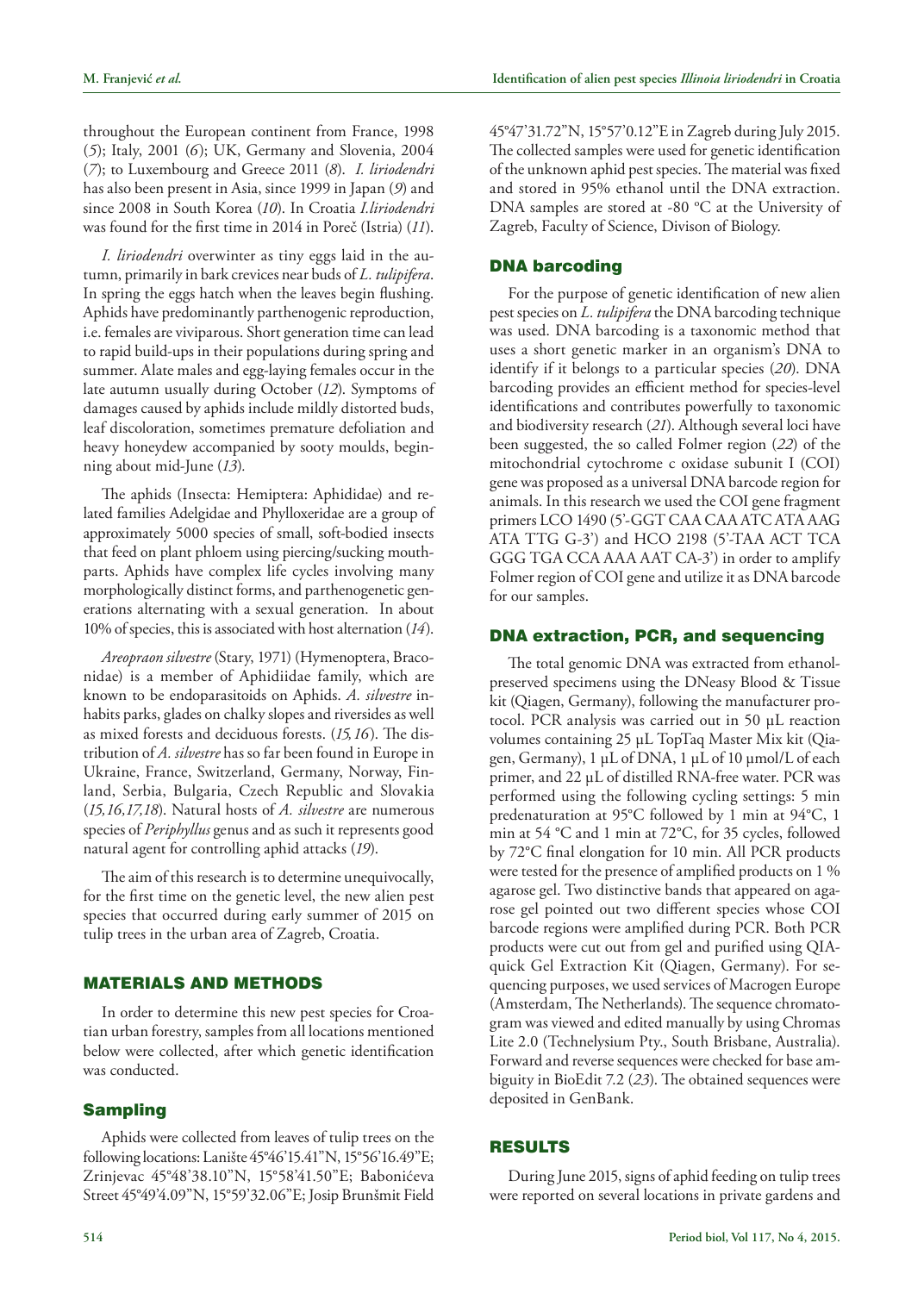

**Figure 1.** *Honeydew on tulip tree leaves in Zagreb City area and subsequently drips due to aphid attack.*



**Figure 2.** *Sooty mould on leaves of tulip tree from Zagreb city area.*

city park areas in Zagreb (Lanište, Zrinjevac, Babonićeva Street, and Josip Brunšmit Field). The attacked tulip trees showed heavy presence of honeydew (Figure 1.) accompanied by sooty moulds (Figure 2.).

Tulip trees were covered with colonies of aphids (Figure 3.) feeding on the underside of leaves (Figure 4.) and producing honeydew, which made them become a nuisance due to honeydew dripping on pavements and parked cars.

As DNA barcode marker for identifying unknown aphid pest from tulip trees in Croatia Folmer COI region was used. Effectiveness in the discrimination of over 300 species of aphids from more than 130 genera that was conducted by Foottit *et al*. in 2008 (*24*) showed that 96% of aphid species can be well differentiated with this barcoding marker. Sequence variation within aphid species was low, on average just 0.2%. The same authors concluded that despite the complex life cycles and parthenogenetic reproduction of aphids, DNA barcodes are an



**Figure 3.** *Apterous viviparous female of Illinoia liriodendri collected in July 2015 in Zagreb, Croatia.* 



**Figure 4.** *Apterous females of I. liriodendri feeding on the underside of tulip tree leaves collected in Zagreb, Croatia.*

effective tool for identification. Genetic identification of morphologically determined *I. liriodendri* species was confirmed using highly similar sequences local alignment analysis. Results retrieved using the Megablast service and sequences obtained from this research showed 100% sequence similarity to sequences of *I. liriodendri* from Canada (British Columbia), accession number EU 701702, and 99% sequence similarity to sequences from USA (North Carolina), Canada (Ontario) and South Korea, deposited in GenBank under accession numbers EU 701704, KR 037400 and GU 978950 respectively. What was very interesting is the fact that we simultaneously amplified genomic DNA of *Aeropraon silvestre* (Stary, 1971) (Hymenoptera, Braconidae) from the same samples. Megablast analysis with GenBank nucleotide database using our sequence of *A. silvestre* as a query retrieved the results showing 100% similarity with the sample *of A. silvestre* from the United Kingdom accession number JX507446. Thus based on genetic identification we can conclude that samples of *I. liriodendri* from Croatia are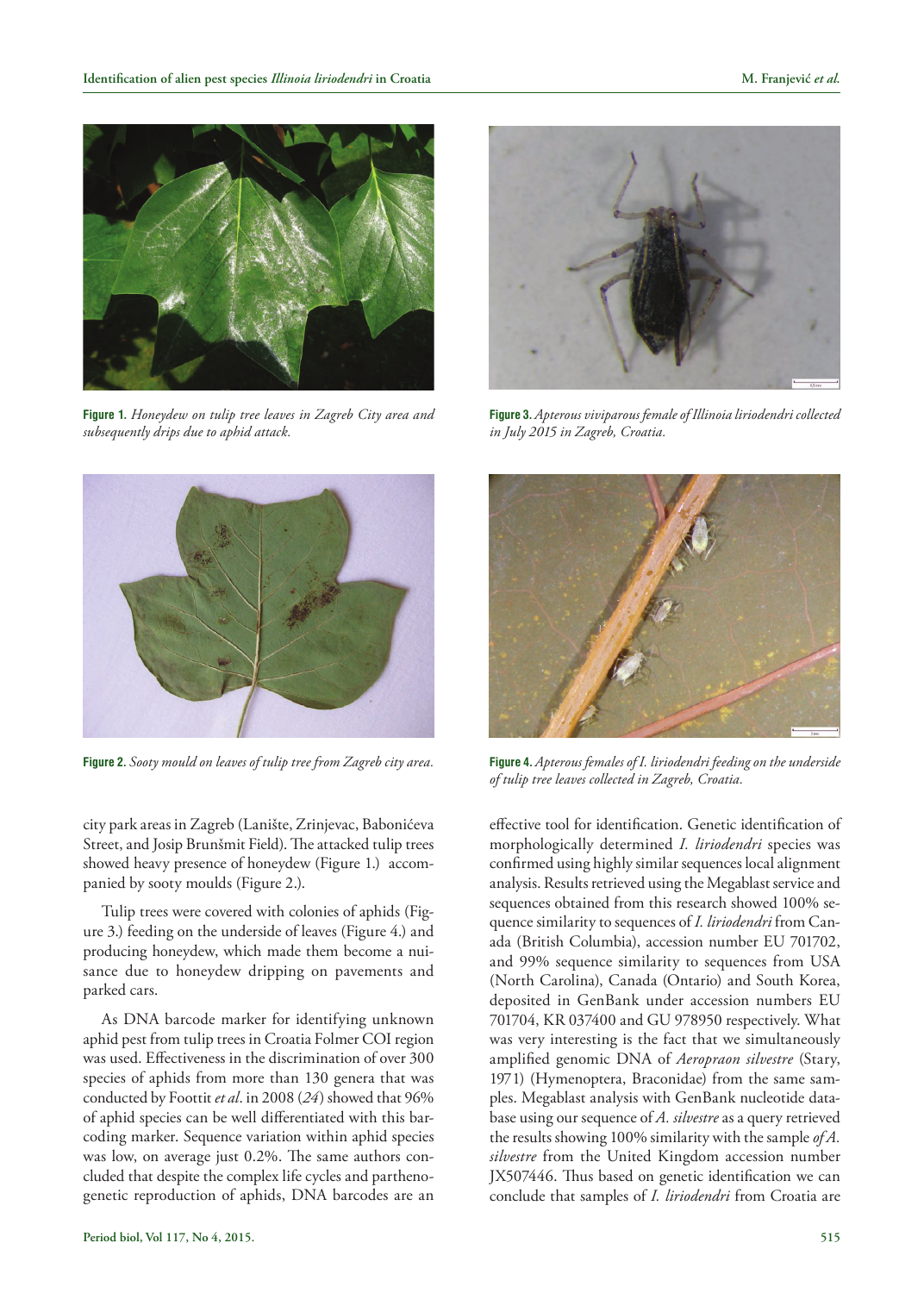already infected with this aphid parasitoid. Our COI barcode sequences for *I. liriodendri* and *A. silvestre* are deposited in GenBank under accession numbers KT753299 for *Areopraon silvestre* and KT753300 for *Illinoia liriodendri.*

#### **DISCUSSION**

*I. liriodendri* is a pest well known from EPPO region (*7*). Transpacific and transatlantic introductions of this species are likely to have occurred almost simultaneously in Japan and France in the late 1990s, whereas the Korean introduction has occurred more than 10 years later (*10*). Alien species are species whose spread outside their natural distribution threatens biological diversity (*25*). Alien species introduction is usually vectored by human transportation and trade (*26*). The requirement for inhabiting new area is that a new habitat is similar enough to its native range so that alien species may survive and reproduce (*27*). For alien species to become invasive, it must successfully out-compete native organisms, spread through new environment, increase its population density and harm ecosystems in its introduced range (*28*). A good predictor of invasiveness is whether a species has successfully or unsuccessfully invaded elsewhere (*29*). One of the major problems regarding alien species is that ecosystems that have been invaded by alien species may not have their natural enemies present in its native range that would normally control their populations (*30*).

 The primary concern about the presence of *I. liriodendri* in urban environment is the loss of ornamental value and nuisance to citizens through deposition of honeydew and littering of infested leaves, as well as the attraction of bees, wasps and hornets to honeydew. Black sooty mould associated with the honeydew is mostly an aesthetic problem, but if very severe it may limit photosynthesis and cause leaves to drop (*31*). In urban areas, the attraction of bees, wasps and hornets to the aphid honeydew can also cause potential health hazards for humans due to stings and consequent allergic reactions (*6,12*). To reduce this problem, some form of treatment is necessary (*31*). Three natural enemies of *I. liriodendri* were found in the eastern United States: *Praon silvestre*, *Ephedrus incompletus* and *Aphidius liriodendri* (Hymenoptera: Braconidae: Aphidiinae) (*32).* Aphidiinae is a family of ichneumonoid wasps, which are specialized solitary endoparasitoids of aphids (*33, 34*). Today near 700 species belonging to more than 60 genera have been identified worldwide (*17*). Aphidiids regulate aphids' population growth in natural ecosystems and in agricultural landscapes. Some Aphidiid species are successful agents of biological pest control (*35*). *A. silvestre* represents a specialized parasitoid of some *Periphyllus* (van der Hoeven 1863) aphids. *Periphyllus* aphids are associated with *Acer* trees abundant in Croatia and in Central and Southeast Europe (*19, 35*). In this respect, there is a difference between *Areopraon* and *Praon* too, as the latter is also capable of parasitizing the phylogenetically derived aphid groups (*36*). Because of the limited use of insecticides in urban areas, the occurrence of parasitoid *A. silvestre* is valuable in biological control of this invasive species. The results of this research confirm that *I. liriodendri* as new pest species in Croatia is present. In two years the species has been recorded in Istria (11) and now in Zagreb. The widening of the area where *I. liriodendri* is present in Croatia is most likely due to infection via plants from nurseries. Our research that was primarily based on confident genetic identification of new alien species for Croatia requires further sampling and analysis of the severity of infection with this pest in Croatia. In contrast to the West Coast of the United States of America, where it was necessary to release natural enemies in order to prevent spreading of *I. liriodendri* (37), our research indicates that in Croatia some regulating factors of I. liriodendry are present since the samples from Zagreb area contain *A. silvestre* DNA. This indicates that many if not all *I. liriodendri* aphids are infected with this endoparasitoid.

*Acknowledgement. Authors would like to thank Adris Foundation for financial support and associate professor Tanja Gotlin Čuljak for consultation and verifying of species' identification.*

#### **REFERENCES**

- **1.** BLACKMAN RL, EASTOP VF 2006 Aphids on the world's herbaceous plants and shrubs, Vol. 2. The Aphids. John Wiley & Sons Ltd., Chichester
- **2.** FAVRET C 2011 Aphid Species File. Version 1.0/4.0. [02/18/2011]. Available at: http://Aphid.SpeciesFile.org. [Accessed on 14.9.2015.]
- **3.** BLACKMAN RL, EASTOP VF 1994 Aphids on the world's trees: an identification and information guide. CAB International, Wallingford, Oxon
- **4.** EPPO 2005. Premier signalement de *Illinoia liriodendri* en Allemagne. OEPP Service d'Information No. 6. pp. 20. http://archives. eppo.org/EPPO Reporting/2005/Rsf-0506.pdf (in French, also available in English) [Accessed on 30.9.2015]
- **5.** RABASSE JM, DRESCHER J, CHAUBET B, LIMONTA L, TURPEAU E, BARBAGALLO S 2005 On the presence in Europe of two *Illinoia* aphids of North American origin (Homoptera, Aphididae). *J entomol acarol res* 37: 151–168
- **6.** LIMONTA L 2001 Heavy infestation of *Illinoia liriodendri* (Monell) (Rhynchota, Aphididae) in gardens in northern Italy.). *J entomol acarol res* 33: 133–136
- **7.** EPPO 2007. Aphid species recently reported as new introductions. EPPO Reporting Service No.2. pp. 23. http://archives.eppo.org/ EPPOReporting/2007/Rse-0702.pdf [Accessed on 30.9.2015]
- **8.** BLACKMAN RL, EASTOP VF 2011 Additions and amendments to "Aphids on the World's Plants". *Zootaxa* 2774: 57 - 68
- **9.** SUGITOMO S 1999 Occurrence of *Illinoia liriodendri* (Monell) (Homoptera: Aphididae) in Japan. *Entomol Sci* 2: 89–91.
- **10.** KIM H, CHOI H, JI J, JANG Y, LEE S 2011 New record of *Illinoia liriodendri* (Hemiptera: Aphididae) from Korea: North American exotic on tulip tree, *Liriodendron tulipifera*. *J Asia Pac Entomol* 14: 277–280.<http://dx.doi.org/10.1016/j.aspen.2011.02.002>